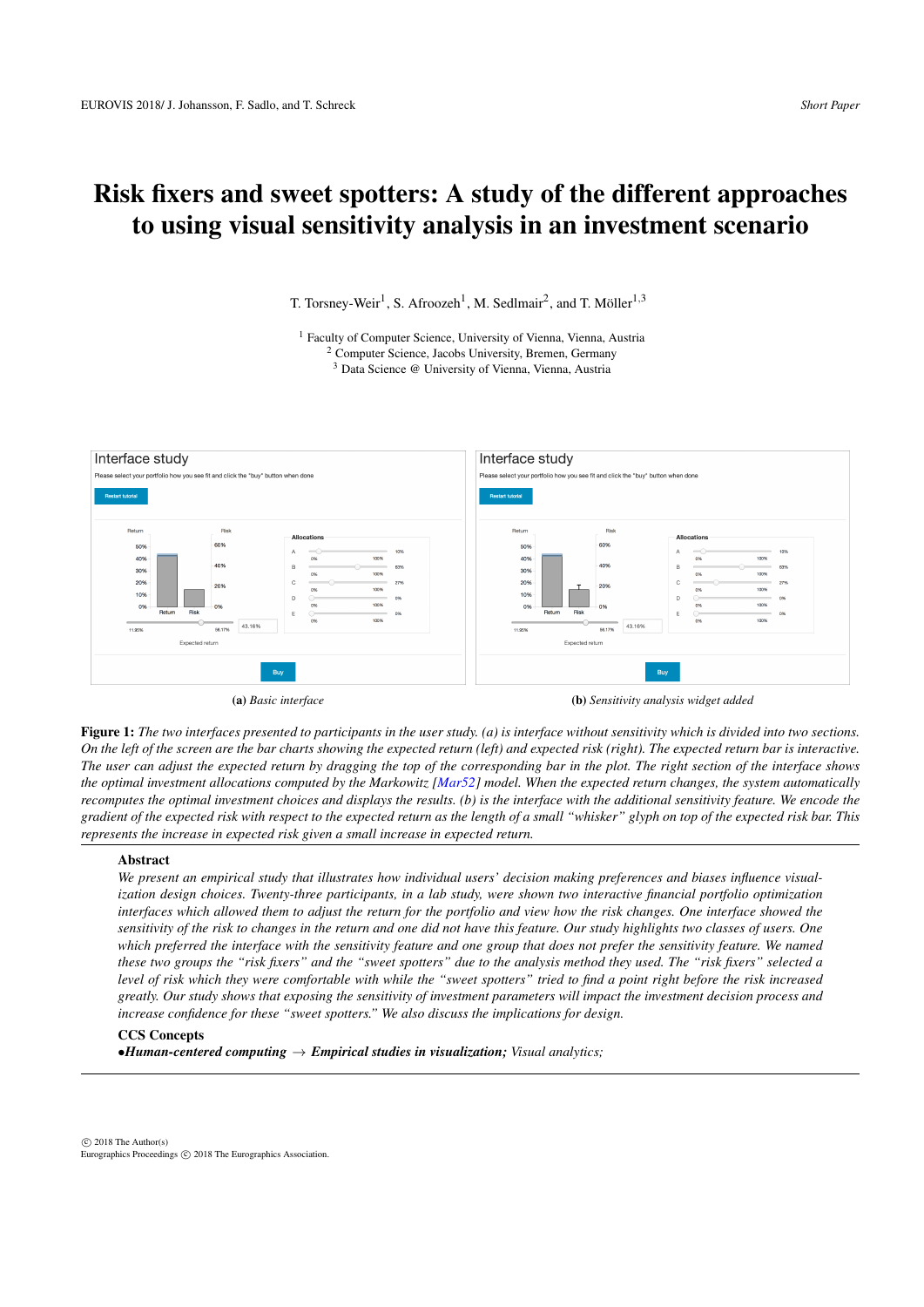## <span id="page-1-0"></span>1. Motivation

Visualization designers are faced with a plethora of choices when designing an analysis tool. Guidelines about which visual encodings and interactions to use and when to use them allow for faster and more effective design decisions. Perceptual studies [\[HB10,](#page-4-1) [War04,](#page-4-2) [CM84,](#page-4-3) [BHR17\]](#page-4-4) and task taxonomies [\[AES05,](#page-4-5) [BM13,](#page-4-6) [Shn96\]](#page-4-7) help us understand, at a low-level, what visual encodings are most effective and what tasks users will perform. How-ever, Teovanović et al. [[TKS15\]](#page-4-8) find that cognitive biases and eventual descision making performance varies on an individual level. This implies that two different users will use different low-level tasks and visual encodings to perform the same high-level task. If we could discern different classes of user behavior for the same problem then we could develop guidelines for which visual encodings and interactions better address the decision making preferences of these different user groups. In this study we develop a protocol and present evidence of these different user classes. In addition we show that adding additional visualization components may only help certain user groups.

We perform the investigation in the context of a user study that measures the effect of the addition of sensitivity analysis to a visualization tool for portfolio optimization. The specific question we seek to answer is: *"Does a proper visual encoding of a sensitivity analysis measure convey sensitivity and lead people to make more informed decisions?"* Furthermore, what are the cognitive consequences of adding these measures? Sensitivity analysis [\[STCR04\]](#page-4-9) is one method designed to facilitate this analysis. On the one hand, these measures elicit additional information about the input/output relationship of simulations. On the other hand, they add some complexity to the analysis. Instead of computing numerical measures, it may be simpler to give the users interactive control over their simulation and let them infer the input/output relationships that way.

Our hypothesis was that encoding the gradient of expected risk versus expected return would be effective for all participants. After our study we found that this was not effective *for all* participants. However, we do identify a subset of participants  $(12/23)$ , which we named the "sweet spotters," for which we saw a clear effect of increased confidence in their investment decisions. These users focused on the non-linear relationship of the risk/return trade-off and sought a point right before the risk increased greatly and tried to invest there. The "risk fixers," which did not focus on the nonlinear relationship of the risk/return curve, did not find the sensitivity analysis feature as helpful.

### 2. Study design

We chose an investment task because it is a domain where nonspecialists regularly interact with complex models. In addition, they need to understand these models to work productively with them. Selecting an investment portfolio is a very open-ended decision. There is no notion of a "correct" answer and a faster answer may not be better [\[APM](#page-4-10)<sup>∗</sup>11]. There are many optimal solutions to the problem which lie along the "efficient frontier" or "Pareto front." Each participant could have their own notion about what an ideal risk/return trade-off is. For this study we wanted to maintain ecological validity as much as possible by not forcing a participant to

make a "correct" investment. Therefore, we measured participants' confidence in their decision as a metric. This has been used as a quality metric in other open-ended tasks such as visual encodings of uncertainty [\[CG14\]](#page-4-11) and decision support systems [\[MG00,](#page-4-12)[Yi08\]](#page-4-13). The questions used in our study are adapted from those used in Yi's PhD thesis [\[Yi08\]](#page-4-13) and are included in the supplementary material.

We employed a within-subject A-B-A study design presenting the two interfaces shown in [Figure 1.](#page-0-0) The only difference between the two interfaces is the addition of a sensitivity indicator encoded as a small whisker on top of the risk bar for the B-test (shown in [Figure 1b](#page-0-0)) in order to mitigate external factors. Whiskers have been shown to be undesirable for showing error distributions [\[CG14\]](#page-4-11). However, we are using the whisker to indicate the change in bar height as the return value increases (i.e. the gradient) rather than a distribution. The expectation is that if the B-test has any real effect then we would see a change in the confidence results for the sensitivity interface and then a return to the baseline confidence when given the A-test interface again.

We conducted a lab study administered in the offices of our research group consisting of 23 participants recruited from major universities. There were 8 females and 15 males with age ranges from 20 to 40 years old with an average age of 27.7. Few participants had prior investment experience. Participants were not compensated for their participation in the study nor given course credit. Before starting the study the participants were given an overview of the interface. We identified the sensitivity whisker to each participant before they used the B-test interface. After each participant finished they selected via a form which of the two interfaces they preferred overall as well as a semi-structured interview about the study. Prior work on behavioral decision making shows that experts tend to use their expertise to identify a solution rather than comparing different solutions against each other [\[LKOS01\]](#page-4-14). Thus, we decided to use investing amateurs.

Before analyzing the results, we split the participants into two groups based on their investment strategy as reported during their interview. Personality factors have been shown to have an influence on visual layout [\[CCH](#page-4-15)<sup>\*</sup>14] and user strategy [\[OYC15\]](#page-4-16).

After analyzing the results, as a preliminary determination of what is driving this decision making process, we coded the interviews using grounded theory [\[Cha06\]](#page-4-17) methods. Two coders analyzed the qualitative data of 22 interviews (one participant asked not to be recorded) and assigned relevant codes to various phrases spoken by the participants.

## 3. Results

We divided the participants based on their response to a question about how they chose their final portfolio. We found that our initial hypothesis that encoding sensitivity analysis in the form of local change in expected risk given a small change in expected return is not universally effective *for all* participants [\(Figure 2a\)](#page-2-0). When examined separately, however, the "sweet spotters" (12/23 participants), did indicate an increase in confidence and preference for the interface with the sensitivity feature. The "risk fixers" did not indicate such a response [\(Figure 2b\)](#page-2-0). The "sweet spotters," focused on the non-linear relationship of the risk/return trade-off and sought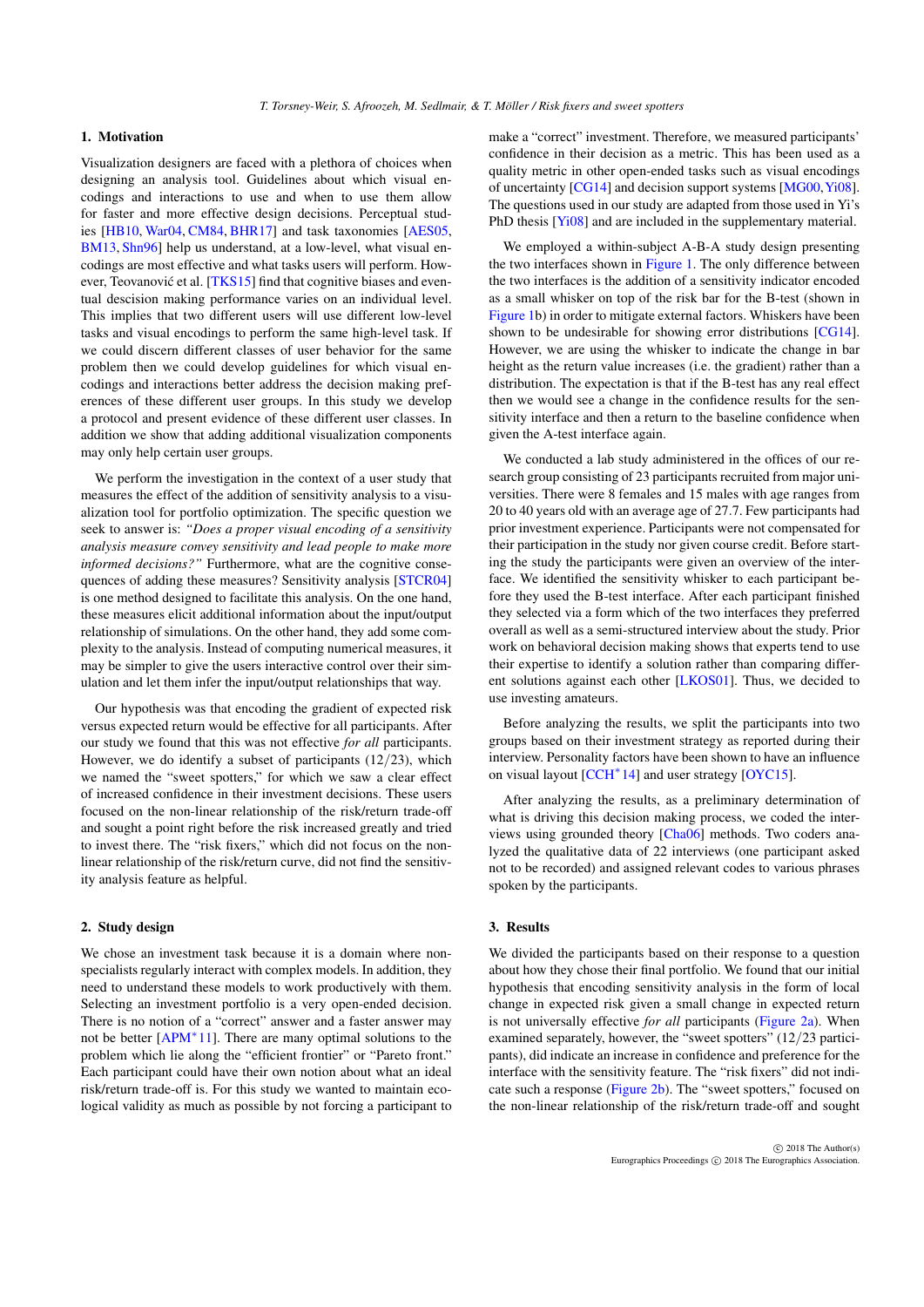*T. Torsney-Weir, S. Afroozeh, M. Sedlmair, & T. Möller / Risk fixers and sweet spotters*

<span id="page-2-3"></span><span id="page-2-0"></span>

Figure 2: *(a) The blue line shows the fitted response to the participants confidence questions. The confidence interval is shown as a light blue band. While there is some response to interface B, it is not a very strong one. (b) Fitted responses to the different confidence questions as the participants progressed through the study. We split the participants into groups of "risk fixers" and "sweet spotters." Note the lack of change in confidence for the risk fixers but the increased confidence from the "sweet spotters".*

<span id="page-2-1"></span>

Figure 3: *Results of the interface preference question. The columns marked "no" refer to the interface without the sensitivity analysis widget and the columns marked "yes" refer to the interface with the sensitivity analysis widget. When viewed in aggregate (a) the users seemed to prefer the interface with the sensitivity analysis widget but upon further inspection (b) this is due to the overwhelming preference for this interface by the "sweet spotters."*

a point right before the risk increased greatly and tried to invest there. The "risk fixers" did not focus on the non-linear relationship and instead had a pre-selected notion of what an acceptable risk level is and adjusted the interface to that goal. For our analysis we rely on plots of data and confidence bands rather than statistical significance testing. For an excellent discussion of the advantages of confidence intervals see *Understanding the new statistics* [\[Cum12\]](#page-4-18).

### 3.1. Interface preferences

In [Figure 2](#page-2-0) we show the results of the confidence questionnaire (question detail is in supplementary material). The increased confidence and fall to the baseline, especially with respect to questions C1, C4, and C5, is consistent with the expected behavior if the additional sensitivity element is effective. In fact, the sweet spotters' confidence dropped even further than the baseline between inter-



<span id="page-2-2"></span>

Figure 4: *The decision tree we built using the coded interview data. We can see that the "sweet spotters" seemed to focus on the quantitative/modelling side of the system while the risk fixers did not.*

face A1 and A2 after they were shown the sensitivity widget. We believe this preference is due to the difference in how the users accomplished the portfolio selection task. The "sweet spotters" noticed that the sensitivity widget would jump right before reaching the point where the risk/return changed greatly. The "risk fixers" only cared about finding a particular risk value.

We also split up the results of our A/B interface questions by whether the participants are "risk fixers" or "sweet spotters." The histograms of these results are shown in [Figure 3.](#page-2-1) Here we can see the clear difference between the preferences of the two groups. The "risk fixers" have no clear preference for the with- versus without-sensitivity interfaces. However, the overwhelming majority of "sweet spotters" preferred the interface with the sensitivity widget. We believe, and indeed this some participants mentioned this in the interviews, that the widget helped them identify the "sweet spot" in the risk/return curve that they were searching for.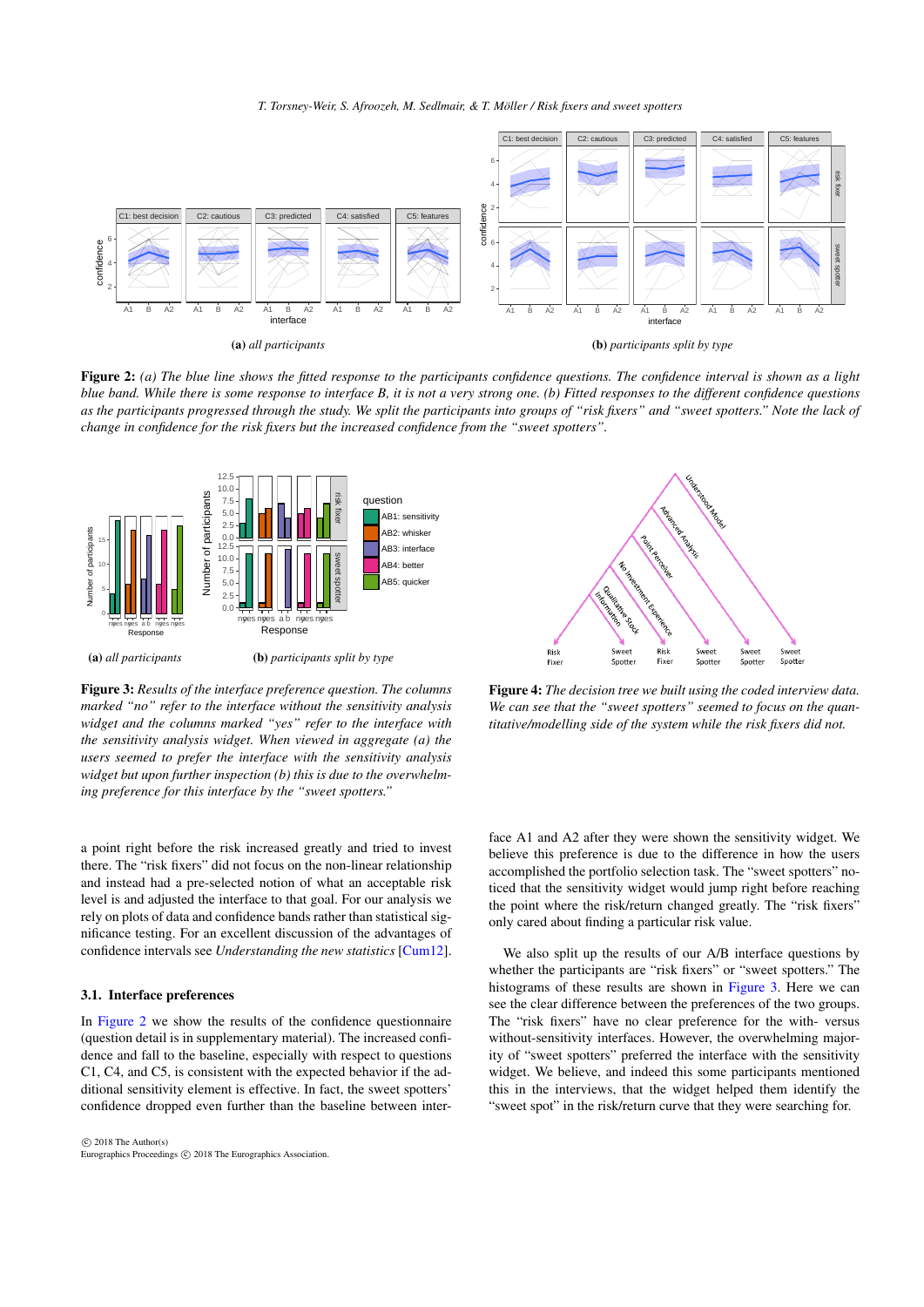# <span id="page-3-1"></span>3.2. Coding

To further elucidate the reasons these participants chose a particular strategy we coded the semi-structured interviews using grounding theory methods [\[Cha06\]](#page-4-17). Two coders independently listened to recordings of the interviews and produced code lists. The coders then met and discussed any differences in order to resolve the codes. The inter-coder reliability, as measured by Krippendorff's alpha [\[Kri13\]](#page-4-19), is 0.67.

We used these codes and user class to build a decision tree designed to classify the users based on the interview codings, shown in [Figure 4.](#page-2-2) We used this tree to understand which codes are most predictive of the user type. We found that the most common characteristics for "risk fixers" was a lack of confidence in their choices and a focus on irrelevant visual information (the widget). "Sweet spotters" were very number-focused and explored the model.

## 4. Discussion

Our original hypothesis that adding a local sensitivity feature in the form of the gradient of expected risk to expected return would increase the confidence about investment decisions turned out to be wrong as stated. We did, however, find that feature helpful for the "sweet spotters" group. This makes sense as these participants were trying to find the point right before the risk changed drastically. We had not anticipated that there would be these two types of users, one that tried to optimize the gradient of the risk/return curve and one that just picked a (maximum) risk value. This separation only came about as a result of careful consideration of participants responses to our post-test interview.

We can use our decision tree to identify the key factors for categorizing users. The "risk fixers" seem to exhibit many of the investor biases that are laid out by Sahi et al. [\[SAD13\]](#page-4-20). For example, the "risk fixers" tended to be *adverse to losses* and *played safe* with the level of risk. This may be the reason they did not identify the heuristic employed by the "sweet spotters." However, in the Sahi et al. study few participants employed financial models to make investment decisions. In addition to requiring the participants to use financial models, our study measured participant's actual performance versus their self-reported investment methodology.

#### <span id="page-3-0"></span>4.1. Proper user characterization

In general our results echo the importance of understanding user characteristics in the visualization design process and early iterative design [\[LD11,](#page-4-21) [SMM12\]](#page-4-22). Namely, that one needs to firmly understand users' cognitive biases and decision making preferences before designing an interface. Speaking with potential users and understanding their needs is vital to producing a well-designed tool. Iteration on design is also vital. Our initial assumption, augmented with feedback from a financial industry expert, was that users would pick a risk value which they would be comfortable with. This was also our mode of thinking when we wrote up the investment scenario. It was only once participants started using the interface that they realized the benefit of the sensitivity feature. This was true for both experienced and novice participants in investing. This is a strong case for iterative design. This also has implications for activity-centered design [\[Nor05\]](#page-4-23).

#### 4.2. Adaptive user interfaces

Our results also have applications for adaptive user interfaces. Toker et al. [\[TCCH12\]](#page-4-24), evaluate the effectiveness of taking into account user characteristics in visualization displays. Hudlicka and Billingsley propose a framework to adapt an interface to address user biases [\[HB99\]](#page-4-25). We have identified that there are two ways that participants went about performing the portfolio optimization task. These two types had different interface requirements, one found the sensitivity analysis feature we added useful while the other did not. With a proper automatic identification of the type of user one could design a user interface that would automatically add additional analysis features in order to support those users.

## 4.3. Unnecessary features

We did not find a great difference between the with- and withoutsensitivity interfaces for the "risk fixer" group. This finding indicates that you may be able to add small features like our use of the sensitivity widget and not negatively impact people. But you can help others do their analysis better. In our study we only added a small glyph which, according to the 50/50 split in [Figure 3b,](#page-2-1) did not negatively affect the "risk fixers." Other visual elements may be distracting, though, especially in light of what we discussed in [Section 4.1.](#page-3-0) The sensitivity widget was a relatively small addition and this makes it easy to ignore. Users may find larger changes more distracting. This is an exciting opportunity for future work.

### 4.4. Critical reflection and future work

This study was performed on a limited subject pool of 23 participants. We intend to extend this study on a larger scale using something like mechanical turk along with additional personality tests like numeracy [\[FZFU](#page-4-26)<sup>\*</sup>07] and maximizing versus satisficing [\[SWM](#page-4-27)<sup>∗</sup> 02]. Currently, we identify user behavior based on manually coding the interviews with participants. It would be impractical to do this for a few hundred participants and mechanical turk users may not write sufficient detail about how they went about their analysis to produce a reliable classification. We will develop a more reliable method for detecting the user behavior perhaps based on mouse data, similar to what was done in Brown et al. [\[BOZ](#page-4-28)<sup>\*</sup>14].

One unanticipated issue is that a number of participants mentioned in the interview that they had never invested before and that affected their confidence. Users have trouble understanding a model that they have never used before, even this simple-seeming portfolio model. It would be interesting to also run a test with expert investors and see if we get similar results. We could also employ a much more complex investment model in order to discern if we still see these two types of users exist.

# 5. Conclusion

Given a single task, namely select a portfolio to invest in, participants had two very different ways of accomplishing this task. We then evaluated the participant interviews to identify user factors that contribute to these behaviors. By identifying the different types of analyses that different users want to perform, we can build visualization systems that address shortcomings in their methods of analysis while supporting their strengths.